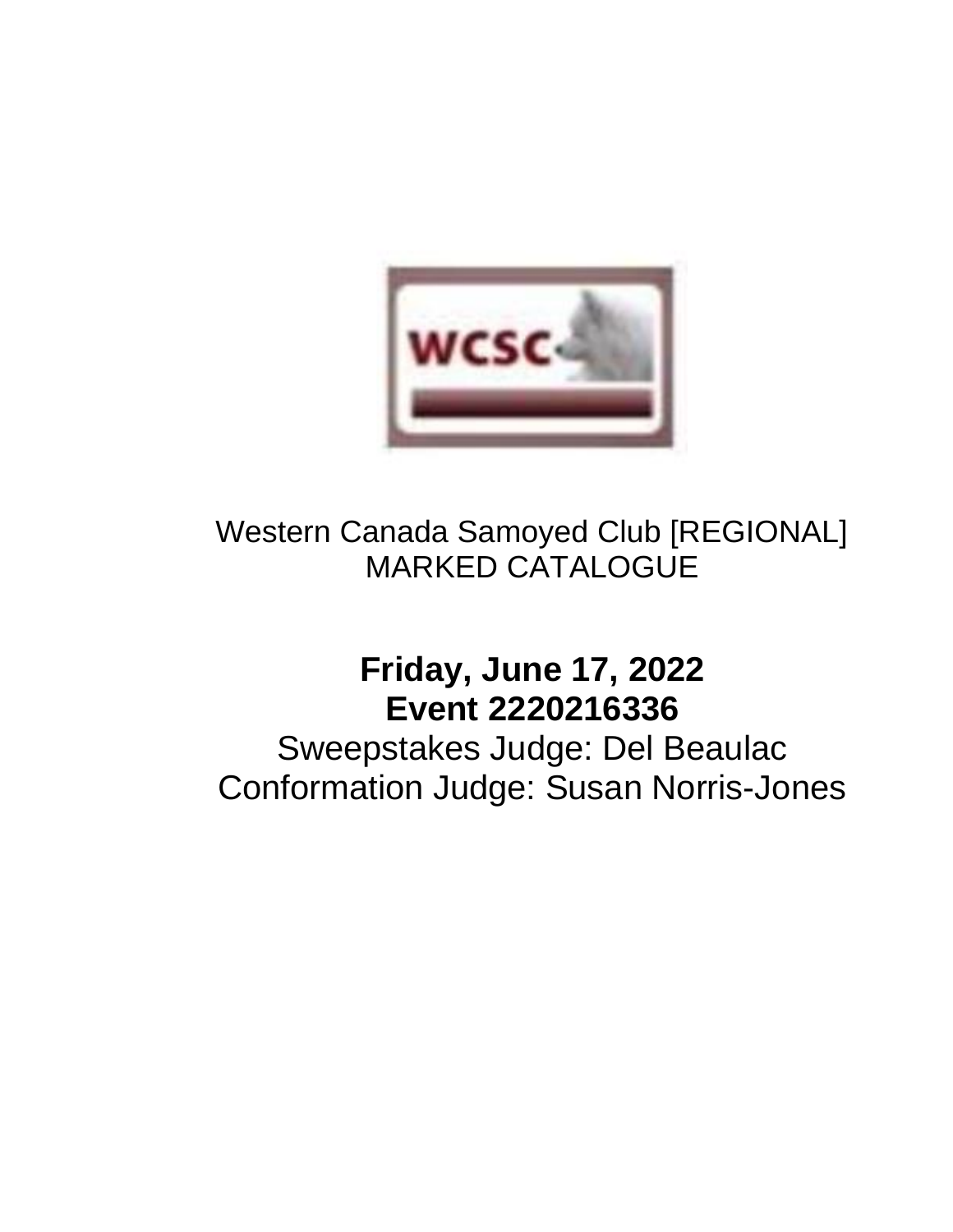# **Juvenile Sweeps**

# **JUVENILE SWEEPS - BABY PUPPY 4-6 MONTHS MALE** (Fri)

**352 GANDALE 'N STARSTRUCK'S ARCTIC CLIPPER (M)**, Samoyed

1st **352**

# **JUVENILE SWEEPS - BABY PUPPY 4-6 MONTHS FEMALE** (Fri)

**353 GANDALE 'N STARSTRUCK'S BORN OF THE NORTH WIND (F)**, Samoyed

1st **353**

**Best of Sweeps 353**

**Best of Opposite in Sweeps 352**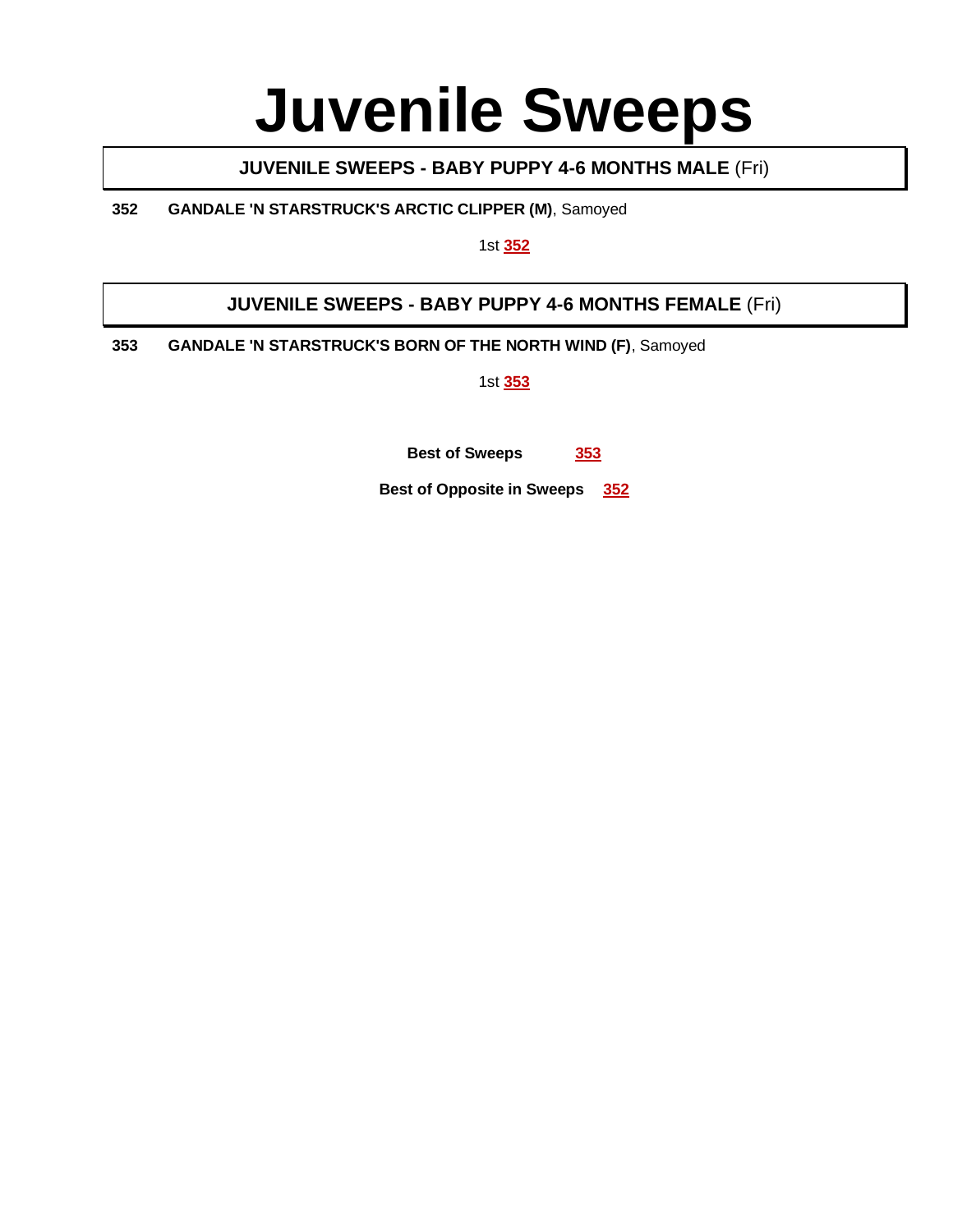# **Veteran Sweeps**

# **VETERANS SWEEPS - 7-10 YEARS FEMALE** (Fri)

**342 GCH SANCHAS STREETCAR NAMED DESIRE (F)**, Samoyed

1st **342**

**Best of Sweeps 342**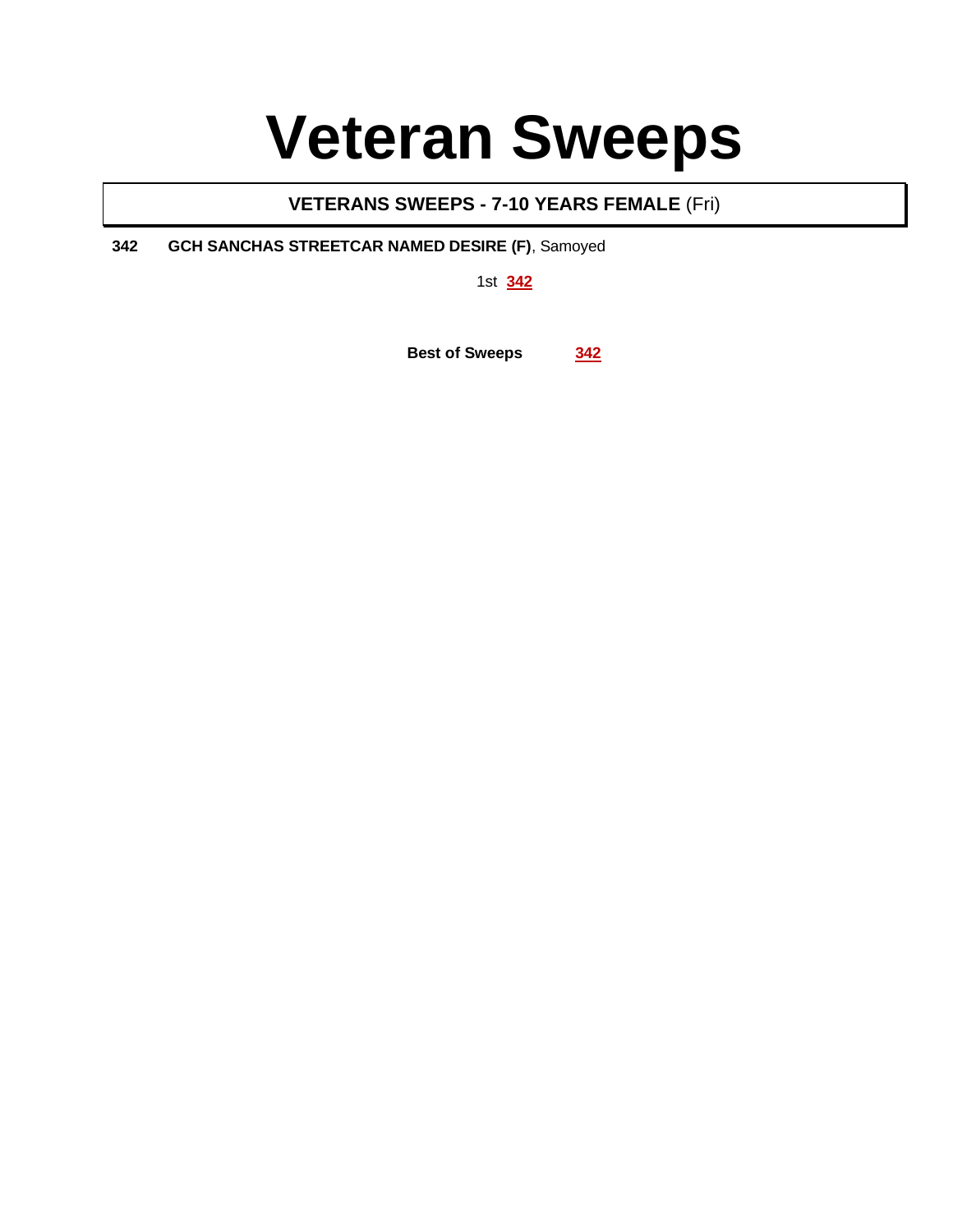# **Conformation**

## **Samoyed 1-1-6-4, 1A-0E-0D-0L**

### **Jr. Puppy (6-9 Months) - Male**

# **337 SNOWLEGEND GAZING ON A STAR, CK-JU4130582<br><b>1ST** 29-Oct-21. Breeders: Larisa Salav. CH Snowlegend All E

**1ST** 29-Oct-21. Breeders: Larisa Salay. CH Snowlegend All EyeZ on Me x Elenius Life Virsavia. Canada. Owner: Jennifer MACKENZIE

# **Canadian Bred - Male**

## **338 SERSHAN'S MYSCHIEF MANAGED**, CK-HE3988792

**ABS** 18-Mar-20. Breeders: Lisa Hubenig. CH Sershan's Moonlit Frost x CH Sershans Arctic Ashes to Ashes. Canada. Owner: Lisa HUBENIG

#### **WM 337 RWM -----**

# **Open - Female**

### **341 SANCHA'S CAFE AU LAIT**, CK-HL4005449

**1ST** 04-Jun-20. Breeders: Patricia Cummins, Paul Cummins, Caitlin Gaffney. CH Sancha Y Krosspaw Yenesei Yeti x CH Sancha's White Noise. Canada. Owner: Patricia CUMMINS, Paul CUMMINS, Caitlin **GAFFNEY** 

#### **WF 341**

# **Working - Male**

### **340 CH SANCHA'S WHEN THE STARS ALIGN, HCT-S, JHD-S RN VN ETD**, DU678871

**1ST** 28-Oct-16. Breeders: Caitlin E Gaffney & S. Patricia Cummins. AL521239 CH Sancha's The Wizard of Ahhhs x AA494871 CH Sanchas Streetcar Named Desire. Canada. Owner: Anne MORGAN

# **Veterans - Female**

- **342 GCH SANCHAS STREETCAR NAMED DESIRE**, AA494871
- **1ST** 13-Jan-13. Breeders: Patricia & Paul Cummins. CH Am.Can.Ch. Samoden's Brandywhine Bear x CH Ch. Sancha's Jazz Singer. Canada. Owner: Caitlin GAFFNEY

#### **Working - Female**

## **344 CH STARSTRUCK'N GANDALE'S OUT OF THE HAZE (USA) RA NS VA ETD**, 1140097

**1ST** 26-Jan-18. Breeders: Darlene Rautio / Cheri Hollenback. Silver Fox Dunkin' Special x CH Sershan Purple Haze At Gandale. Elsewhere. Owner: Sheri DALTON, Darlene RAUTIO

# **Specials Only - Male**

## **345 CH POLAR MIST HEAVEN'S DRIVE**, FD-HU4060008

08-Oct-20. Breeders: Polar Mist (Lynette Blue and Ann Cozzi). CH Polar Mist Kick'N It Up x CH Polar Mist Wins The Race. Elsewhere. Owner: Audi SETIADI, Adriann ESTEBAN, Lynette BLUE. Agent: Jennifer DRIESSEN

## **346 CH VANDERBILT'S SALT 'N PEPPER**, CK-JA4061676

02-Jan-21. Breeders: Owner. CH Vanderbilt's Habanero Pepper x CH Vanderbilts Strike A Pose. Canada. Owner: Judi ELFORD

# **347 GCHB VANDERBILT'S LET THE MAGIC BEGIN NTD-M**, EQ735750

30-Aug-17. Breeders: Judi & Blair Elford. Polar Mist Kick Up The Party x Vanderbilt's Printemps Love Games. Canada. Owner: Tracey & John PARRY, Judi & Blair ELFORD

# **348 CH SANCHA Y KROSSPAW YENESEI YETI**, EG704665

04-Apr-17. Breeders: Patricia Cummins and Paul Cummins. CH Vanderbilt's Let'Er Rip x CH Moonstar's Fly Me to the Moon. Canada. Owner: S Patricia CUMMINS, Paul Kent CUMMINS, Florence HAWDON **CONWAY** 

## **349 CH SANCHA'S YIPYIP SKY BISON**, EG704664

04-Apr-17. Breeders: Patricia Cummins and Paul Cummins. CH Vanderbilt's Let'Er Rip x CH Moonstar's Fly Me to the Moon. Canada. Owner: S Patricia CUMMINS, Dan COX, Jennifer CHANG

## **Specials Only - Female**

# **350 CH VANDERBILT'S TALK ABOUT LUCK**, CK-HS4024942

15-Sep-20. Breeders: Judi Elford. CH Vanderbilt's Sweet Talker x Vanderbilt's Strike A Chord. Canada. Owner: Judi ELFORD. Agent: Emily